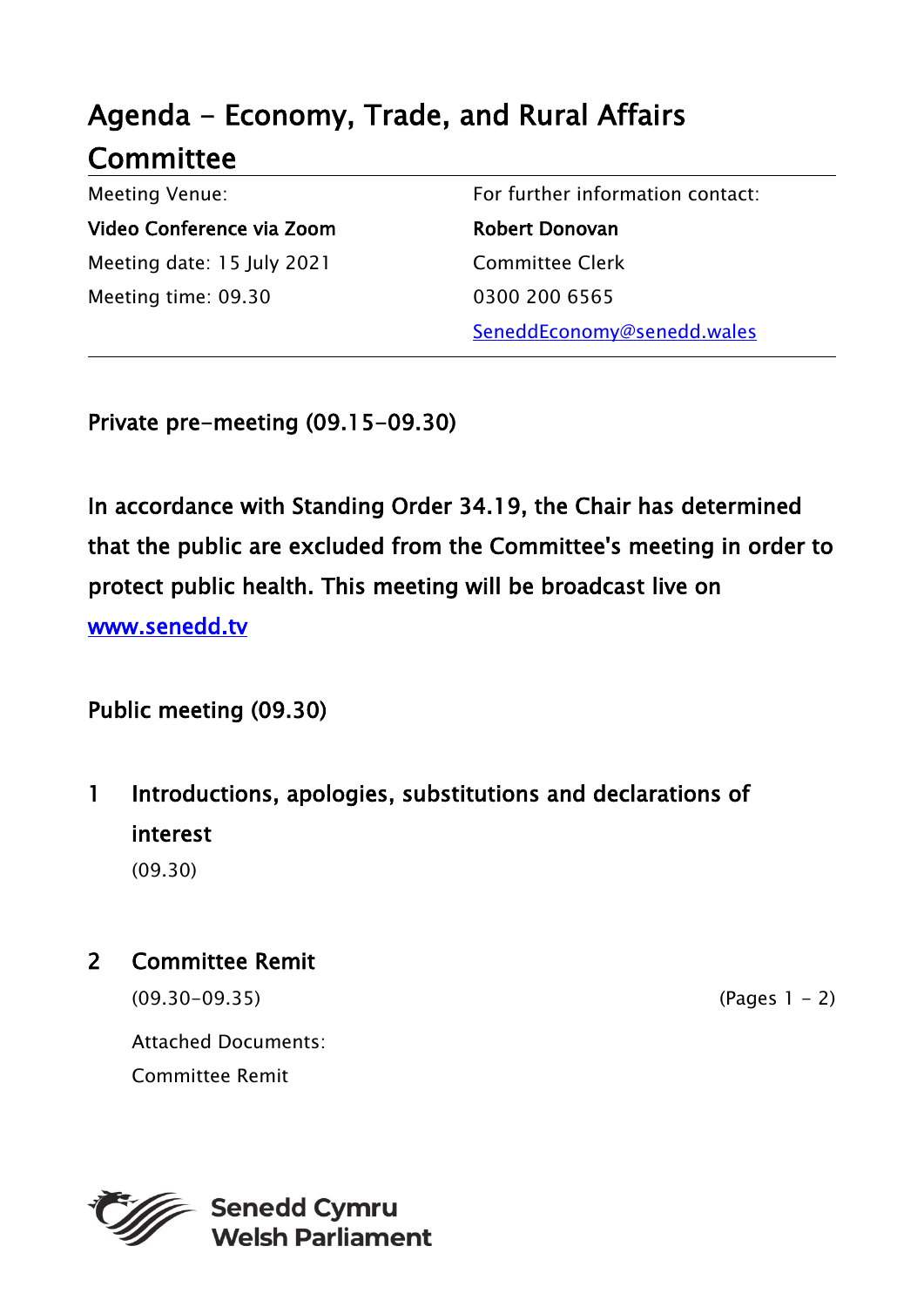## 3 Paper(s) to note

#### 3.1 Chairs' Forum Legacy Report

(Pages 3 - 22)

Attached Documents: Chairs' Forum Legacy Report

#### 3.2 Economy, Infrastructure and Skills Committee Legacy Report

(Pages 23 - 53)

Attached Documents: Economy, Infrastructure and Skills Committee Legacy Report

# 3.3 Climate Change, Environment and Rural Affairs Committee - Fifth Senedd Legacy report

(Pages 54 - 93)

Attached Documents:

Climate Change, Environment and Rural Affairs Committee - Fifth Senedd Legacy report

## 3.4 External Affairs and Additional Legislation Committee - Fifth Senedd Legacy report

(Pages 94 - 113)

Attached Documents:

External Affairs and Additional Legislation Committee - Fifth Senedd Legacy report

3.5 Welsh Government response to the Economy, Infrastructure and Skills Committee Long-term recovery from COVID-19

(Pages 114 - 145)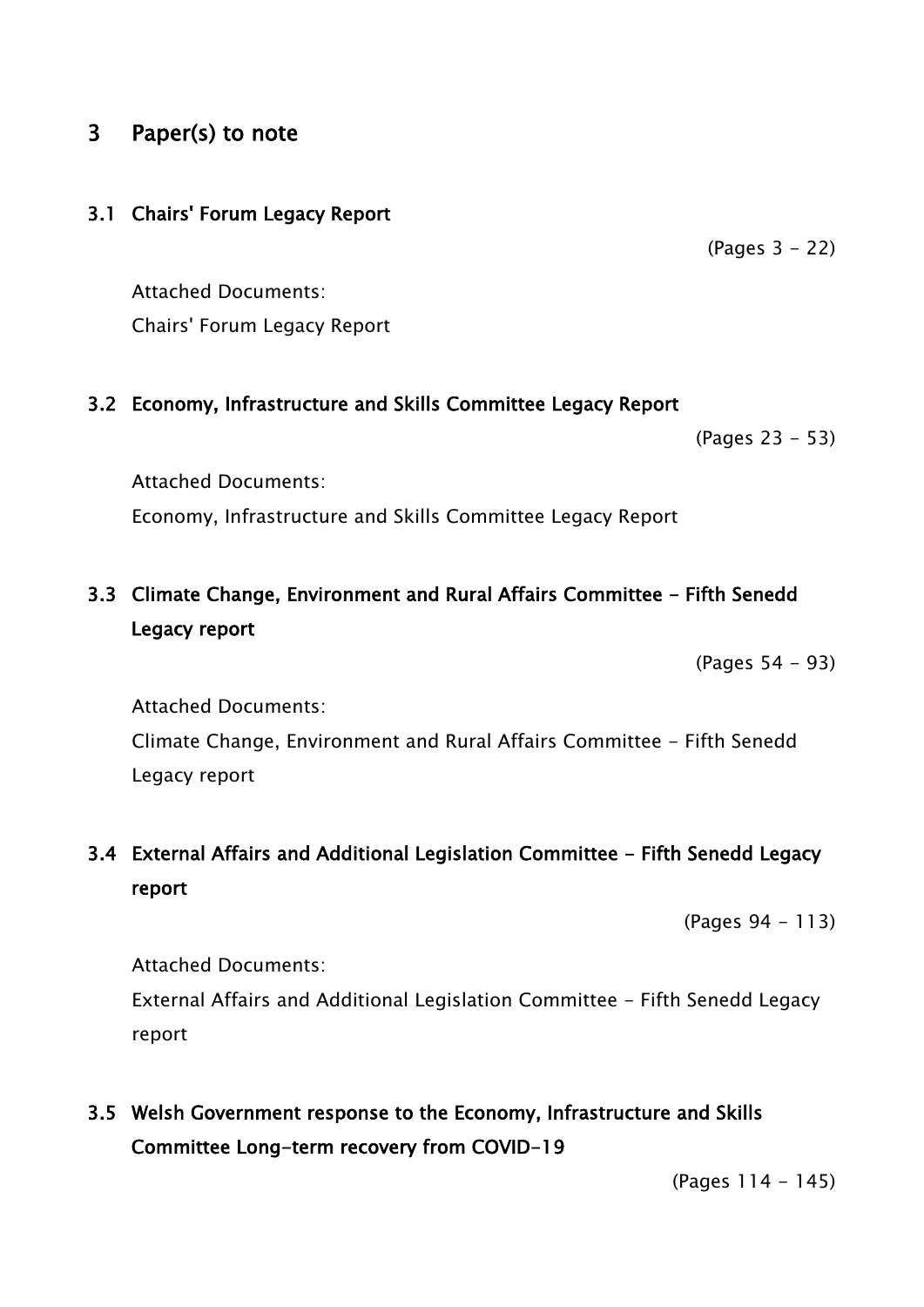Attached Documents:

Welsh Government response to the Economy, Infrastructure and Skills Committee Long-term recovery from COVID-19

### 3.6 Remote Working: Implications for Wales - Welsh Government response

(Pages 146 - 155)

Attached Documents:

Welsh Government Response to the Economy, Infrastructure and Skills Report: Remote Working: Implication for Wales

# 3.7 Regional Economic Frameworks letter from the Minister for Economy, Transport and North Wales

(Pages 156 - 157)

Attached Documents:

Letter from the Minister for Economy, Transport and North Wales in response to Regional Economic Frameworks

## 3.8 Letter to the Minister for Environment, Energy and Rural Affairs

(Pages 158 - 159)

Attached Documents:

Letter to the Minister for Environment, Energy and Rural Affairs re UK-EU Trade and Cooperation Agreement

#### 3.9 Letter from the Minister for Rural Affairs and North Wales, and Trefnydd

(Pages 160 - 161)

Attached Documents:

Letter from the Minister for Rural Affairs and North Wales, and Trefnydd re The Official Controls (Extension of Transitional Periods) Regulations 2021